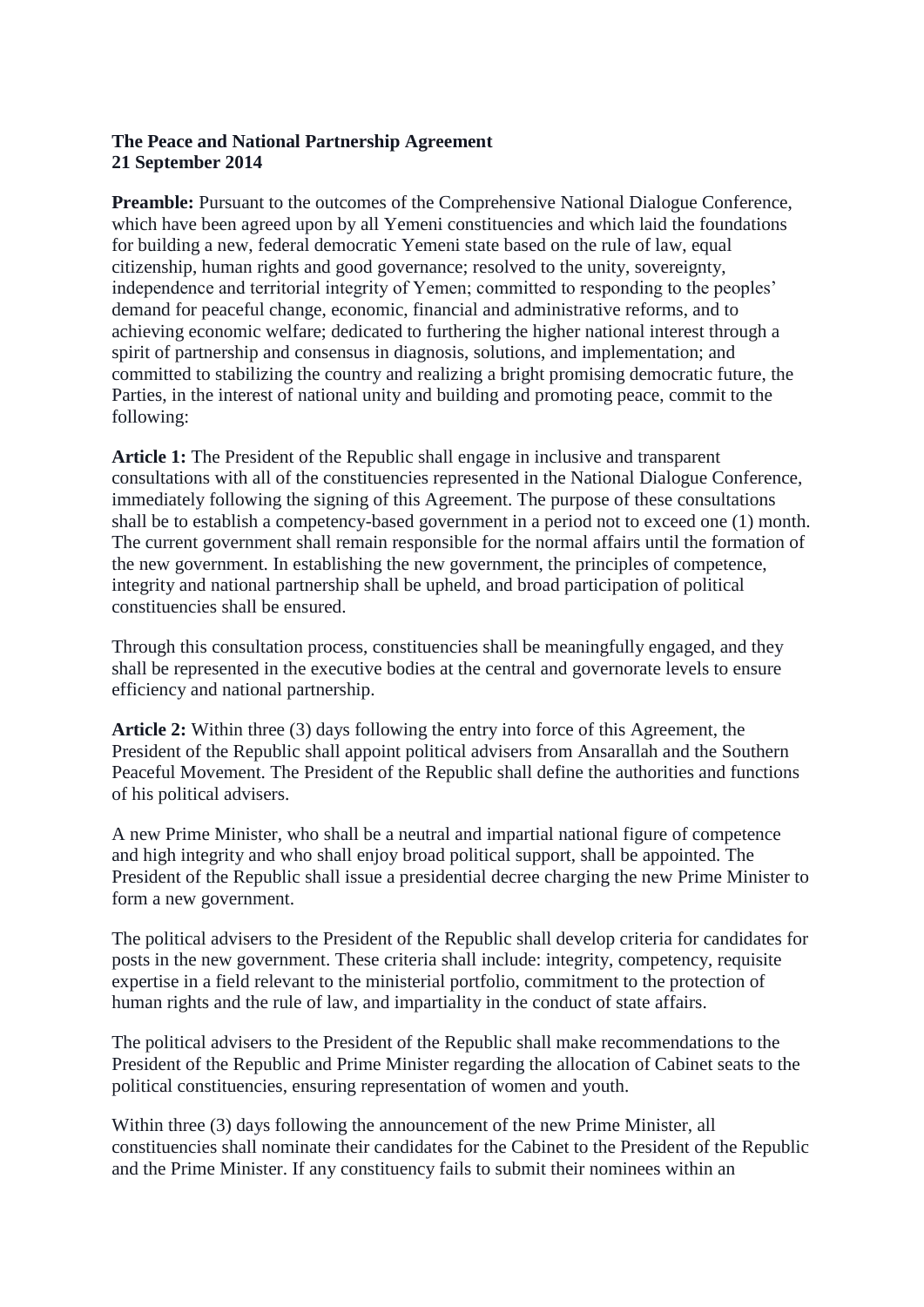additional three (3) days after the initial three-day period, the President of the Republic and the new Prime Minister shall have the right to name candidates, as they see appropriate for the portfolios, provided that they meet the criteria listed above and that they reinforce the principle of national partnership.

The President of the Republic and the Prime Minister shall consult with a representative of each constituency of his political advisers in order to decide on any objections raised by the constituencies regarding whether candidates of other constituencies meet the criteria listed above within a period not to exceed three (3) days.

The President of the Republic shall, after consultations, select the Ministers of Defence, Finance, Foreign Affairs and Interior, provided that they meet the criteria listed above, and does not belong or is not loyal to any political party.

The Prime Minister shall, in consultation with the President of the Republic, select the Ministers for the remaining portfolios, provided they meet the criteria listed above.

The government shall, within thirty (30) days following the appointment of the Cabinet, develop a programme that is consensual and based primarily on implementation of the Outcomes of the National Dialogue Conference. The programme shall be submitted to the Parliament for a vote of confidence.

Within fifteen (15) days following the signing of this Agreement, the President shall issue a decree expanding the Shura Council according to the recommendations of the National Dialogue Conference, and in a manner that ensures national partnership.

**Article 3:** Alleviating the burden of the people is a mutual responsibility and requires the collaborative efforts of all constituencies. To this end, the new government shall establish an economic committee of qualified experts and economists drawn from various political constituencies and relevant government ministries with expertise in the field of financial and economic regulation and management. The recommendations of the committee shall be binding on the government. The committee shall be formed within one (1) week after the formation of the government. The committee shall study the economic and fiscal situation in Yemen by reviewing the state budget and spending, and shall make recommendations on how the savings will be used to benefit people living in poverty and previously marginalised areas.

The committee shall prepare an overall economic reform programme that is time-bound, specific and clear, and that is primarily aimed at eradicating corruption in all sectors, addressing the imbalance in the public budget and rationalising expenditures. The committee shall identify and report on the deficiencies caused by pervasive corruption and lack of adequate oversight, and shall propose solutions regarding the required comprehensive reforms for the oil and electricity sectors, together with the new government, in a manner that will achieve the demands and aspirations of the people.

A new decision shall be issued immediately providing for a new price of 20 liters of petrol and diesel at 3000 YR. The abovementioned economic committee shall reconsider this within three (3) months, based on the liberalization of the import and distribution of oil and the reform of the electricity sector, which will lead to real price reform based on a scientific and economic assessment, and meet the aspirations of the people.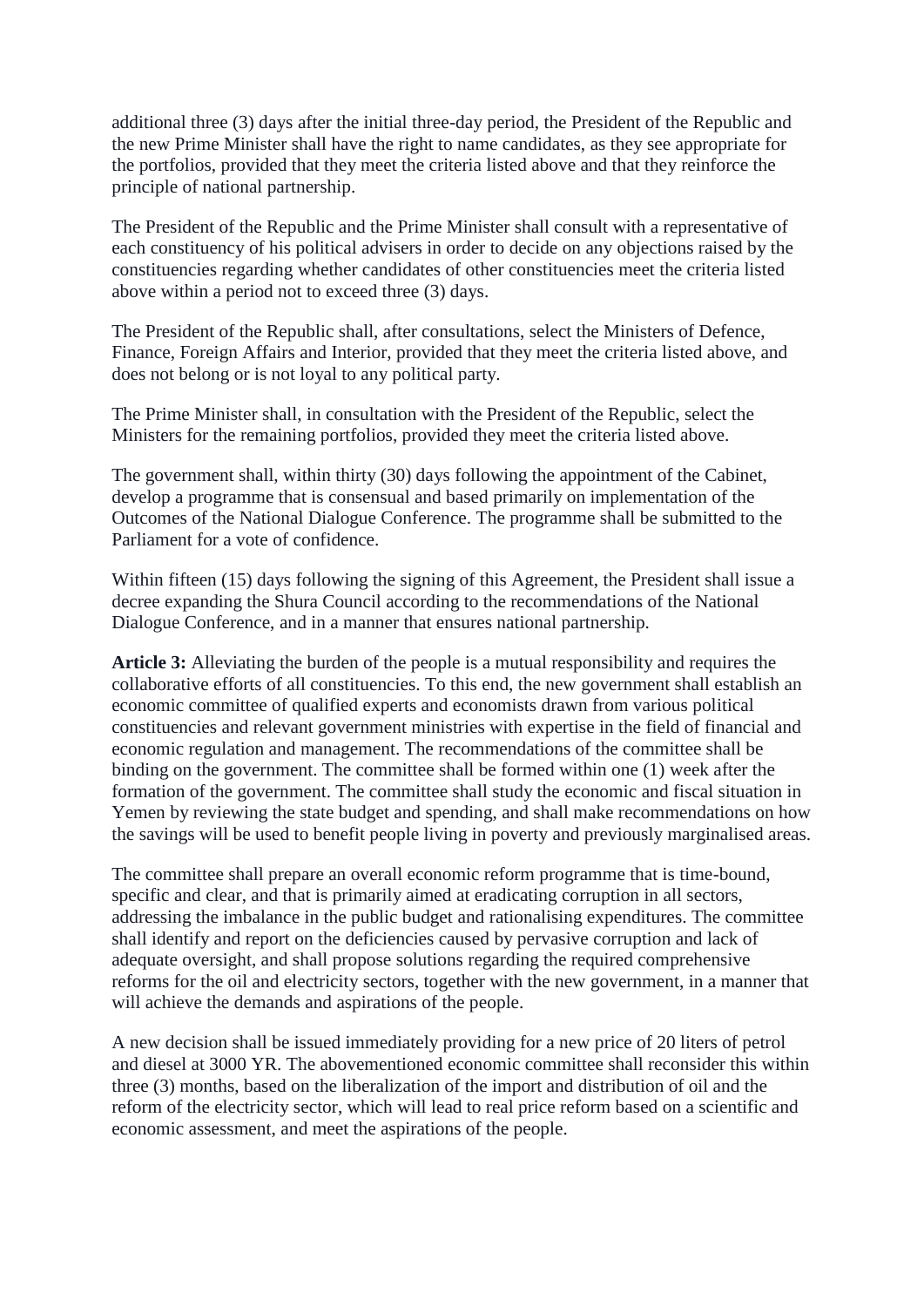The committee shall develop a detailed and comprehensive plan, which will include a package of measures to address the financial and economic crisis now facing Yemen in a way that protects and promotes the rights and livelihoods of all Yemenis, particularly the vulnerable and those living in poverty. The plan shall aim to create an enabling environment whereby all Yemenis are able to maximize their full economic potential and provide a decent standard of living for their families.

In developing this plan, the committee shall examine all economic and financial issues, to primarily include the following issues:

(a) opening up competition and export/import for the private sector;

(b) the price of basic commodities;

(c) ensuring tax and customs revenue collection, and tax and customs reform;

(d) collecting revenue owed to all statement institutions, including for taxes, customs or utilities, amongst others, from everyone, focusing on the key land holders;

(e) eliminating ghost workers and double dippers in all state civil, military and security institutions, and any new recruitments in state civil institutions shall be done through the Ministry of Civil Service without prejudice to exceptional remedies agreed to in the National Dialogue Conference outcomes;

(f) applying the biometric (fingerprint) system in all state, civil, military and security institutions;

(g) alleviating the burden on the citizens from fuel subsidy reform;

(h) infrastructure investment;

(i) financial and administrative corruption; and

(j) social protection programmes.

The committee shall also make recommendations to the Ministry of Civil Service on reform of salary scales with a view to alleviating the burden on low-income Yemenis.

The committee shall include in its plan a proposal to activate the monitoring and audit bodies, notably the Central Organization of Control and Audit and the Anti-Corruption Authority, and to make their annual reports accessible to the public.

The committee shall present its binding plan and implementation matrix to the new government within three (3) months. The President and the new government shall work closely with all constituencies to implement the recommendations of the committee.

**Article 4:** The new government shall undertake the following:

(a) increase the Social Welfare Fund payments by 50 per cent and deliver the payments to the beneficiaries immediately, while reviewing beneficiary eligibility criteria to ensure that those who are ineligible are eliminated and those who are eligible are enrolled;

(b) increase civil service, military and security sector salaries, and expedite the process for eliminating ghost workers and double dippers by making all payments through bank or post office transfers; and

(c) increase the budget for the next fiscal year for education and health, which shall be targeted toward people living in poverty and in marginalised areas.

**Article 5:** The new government shall commit to the full implementation of the outcomes of the National Dialogue Conference relevant to countering corruption and shall provide the necessary resources in this regard.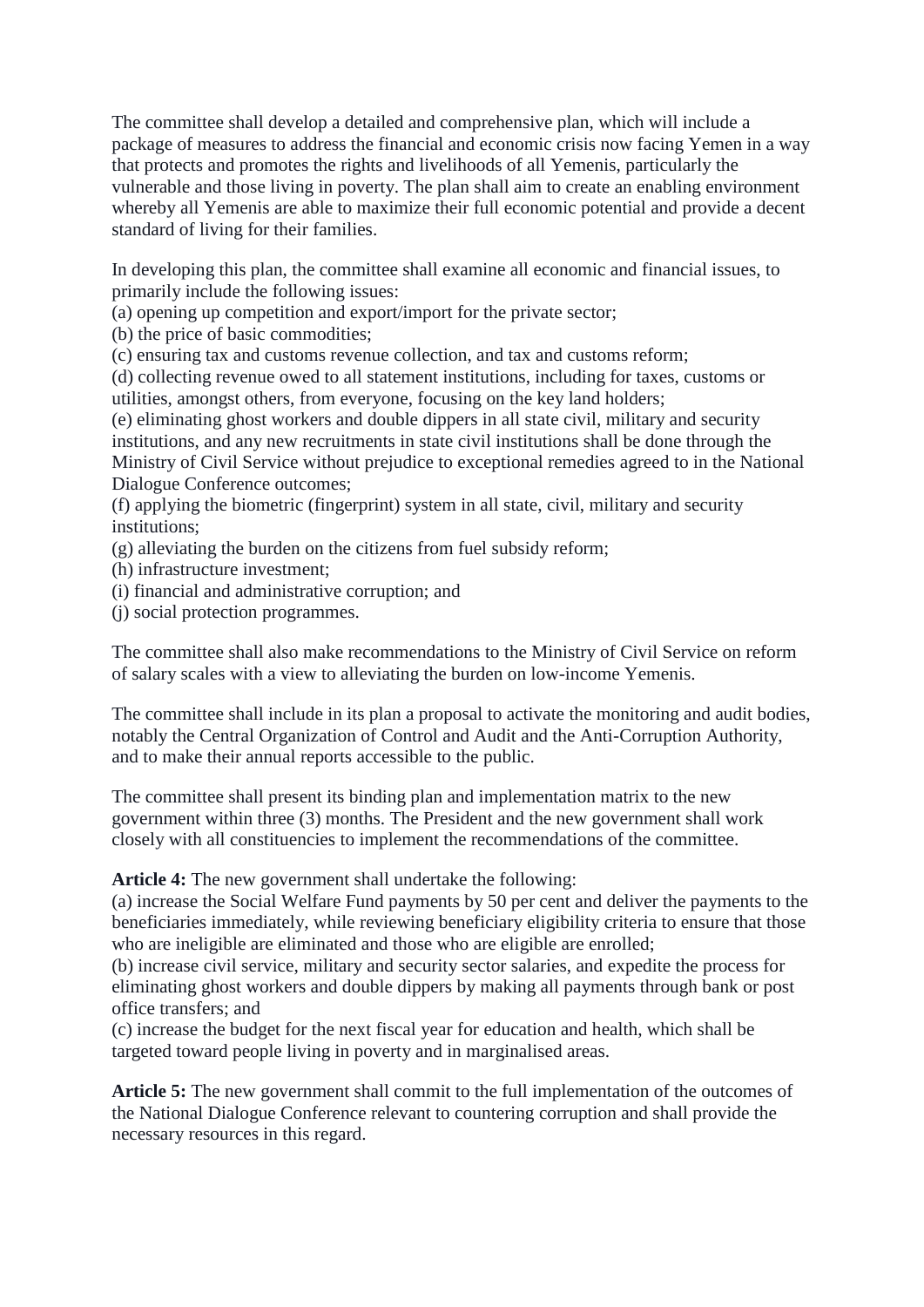Article 6: The President of the Republic shall exercise his constitutional authorities to ensure fair representation of all constituencies in executive bodies at the central and governorate levels, as well as in oversight bodies, to ensure national partnership, competence, integrity and efficiency. Fair participation in judicial bodies shall be ensured according to the outcomes of the National Dialogue Conference.

A government operating under the principle of national partnership shall respect the high interests of Yemen in both domestic and foreign policies, and reflect the will of all of the people.

**Article 7:** All constituencies shall participate in the preparations for the new biometric voter registry and the referendum on the constitution based on the new voter registry, and shall participate in the preparations and monitoring of elections according to the outcomes of the National Dialogue Conference.

Article 8: The President of the Republic shall work closely with all constituencies in order to develop a consensus on a new constitution, through the mechanisms of the Constitution Drafting Commission and the National Body.

**Article 9:** The membership of the National Body shall be revisited, within a period not to exceed fifteen (15) days to ensure fair representation of constituencies. The National Body shall prepare its rules of procedure through the committee established to undertake this task in accordance with the outcomes of the National Dialogue Conference.

**Article 10:** The National Body, through its oversight of the Constitution Drafting Commission, shall, among other things, address the structure of the state in a manner that adheres to the outcomes of the National Dialogue Conference.

**Article 11:** The government shall designate a committee with Ansarallah to develop an expedited implementation matrix to execute the outcomes of the Sa'ada Working Group of the National Dialogue Conference. The Government shall designate a similar committee, in agreement with all constituencies, including the Peaceful Southern Movement, to develop an expedited implementation matrix to execute the outcomes of the Southern Issues Working Group of the National Dialogue Conference.

**Article 12:** The outcomes of the Working Group on Building the Foundations for the Security and Military Institutions of the National Dialogue Conference shall be strictly implemented according to an agreed-upon timeline, with monitoring and follow-up by the National Body.

**Article 13:** The military and security situation in and the issues related to Amran, Al Jawf, Mareb, Sana'a and any other governorate shall be dealt with in the Annex.

**Article 14:** The political, public and media escalation shall end, and manifestations of the threat or use of force shall cease. This includes obliging State media and urging the private and partisan media to stop their inflammatory campaigns of a sectarian and regional nature.

**Article 15:** Following the signing of this Agreement, the announcement of the new fuel price and the announcement of the new Prime Minister, the camps in the vicinity of high security facilities, including Hezyaz, Al Sabaha and the airport, shall be dismantled and removed.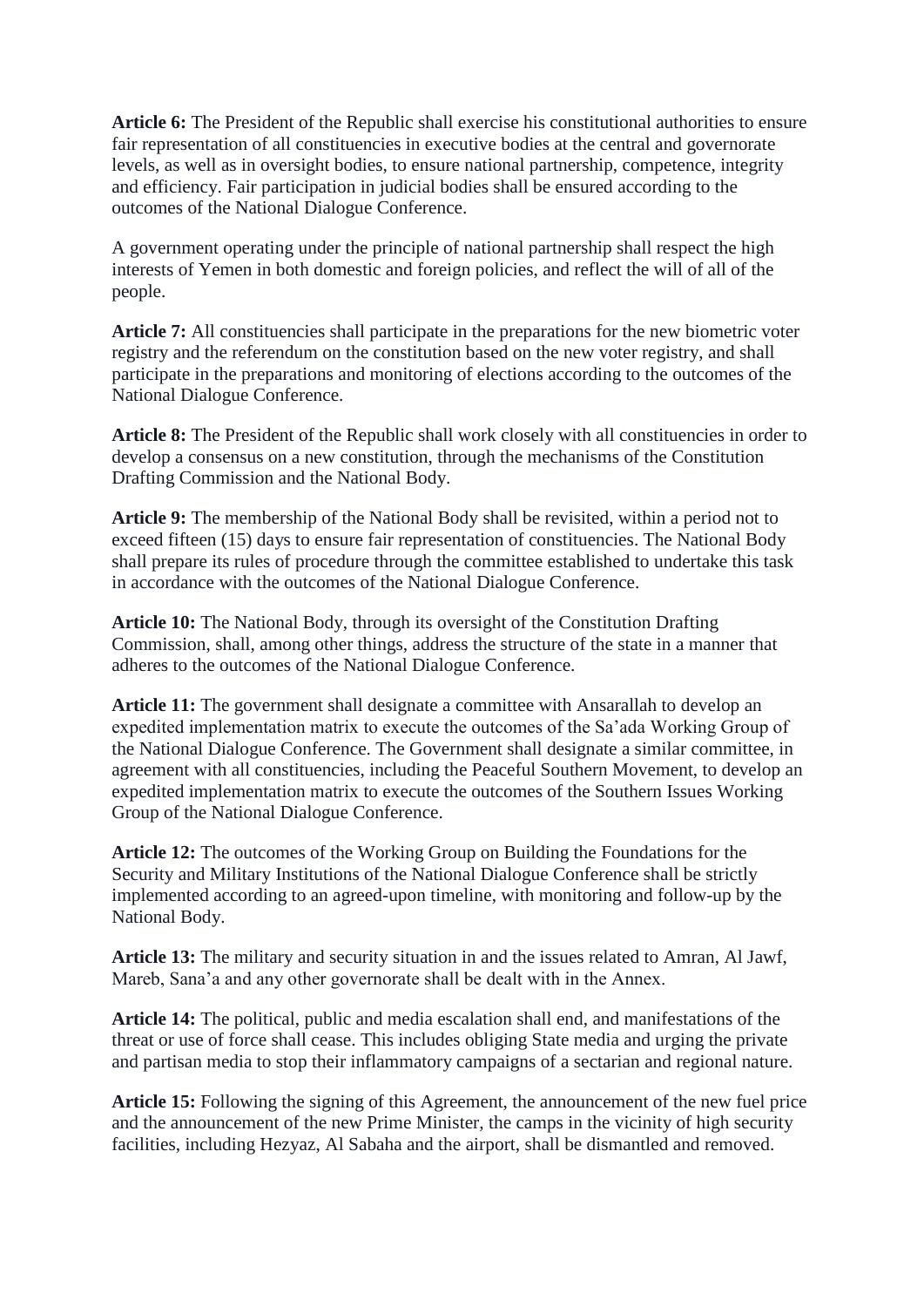With the start of the formation of the new government, the camps established around the capital, Sana'a, as well as camps within the city limits, shall be dismantled and removed. Unofficial checkpoints in and around Sana'a shall also be dismantled.

**Article 16:** The Parties commit to resolve any disputes regarding this Agreement through direct dialogue, within the framework of the outcomes of the Comprehensive National Dialogue Conference, and to continue negotiations through a joint committee established with the support of the United Nations. This joint committee shall be the appropriate forum to raise any concerns related to the interpretation and implementation of this Agreement.

**Article 17:** The Parties request the Special Adviser to the Secretary-General on Yemen to continue United Nations support for the implementation of the measures agreed upon in this Agreement. In this regard, the Parties request the Special Adviser to continue to monitor any violations.

SIGNATURES

## **ANNEX**

The Military and Security Situation in and the issues related to Amran, Al Jawf, Mareb, Sana'a and any other governorate

**Article 1:** The Parties pledge to defuse all elements of political and security tensions, to resolve any conflict through dialogue, as well as to enable the State to fulfil its functions. All hostilities being conducted by all sides inside the capital, Sana'a, and its surroundings shall cease.

**Article 2:** The Parties reaffirm the need for the re-establishment of state authority and the restoration of control over all the territory in line with the outcomes of the National Dialogue Conference.

**Article 3:** With the technical support of the United Nations, an agreement shall be reached on a mechanism for the implementation of the recommendations of the National Dialogue Conference relating to the "disarmament and recovery of State-owned heavy and medium weapons from all parties, groups and individuals that were plundered or seized nationwide, within a specific time frame and simultaneously." The mechanism shall provide for the representation of all constituencies. No parties, groups or individuals shall be exempted from the work of the mechanism. The mechanism shall include a detailed plan and timeline for implementation, and in line with the outcomes of the National Dialogue Conference.

**Article 4:** Regarding Amran, the new Prime Minister shall establish a joint committee, within five (5) days, mandated to normalise the situation, and to complete the organisation of the administrative, security and military authorities in a manner that achieves the establishment of state authority and that achieves security, stability and sustainable development.

The local officials in Amran shall fully carry out their responsibilities. The state military and security forces shall carry out their functions in ensuring security and stability in the governorate.